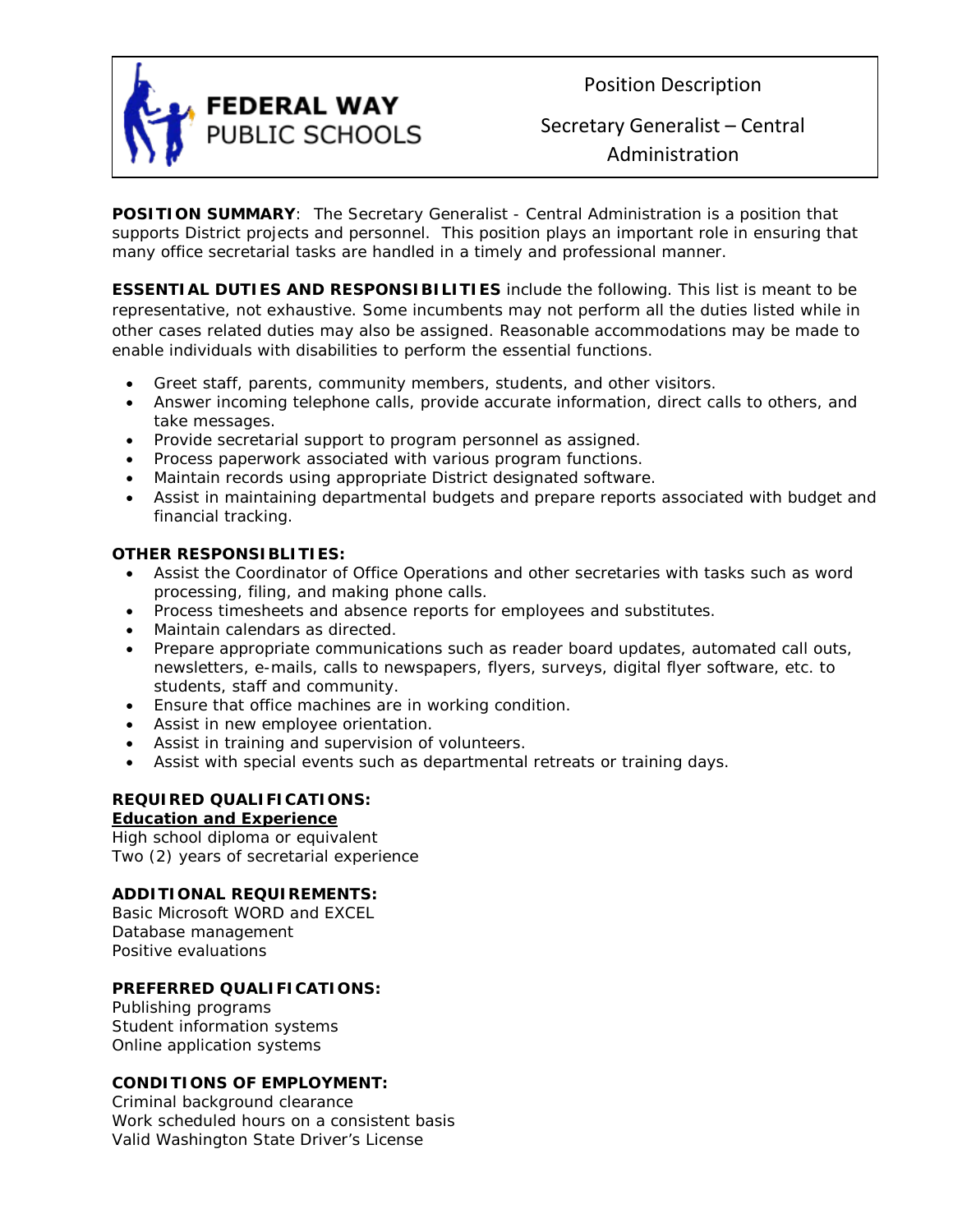#### **KNOWLEDGE OF:**

School board policies and procedures Database management Modern technology

#### **ABILITY TO:**

Organize and perform job responsibilities efficiently and independently without close supervision Pay strict attention to detail

Speak, read and follow written or verbal communications

Exhibit proper phone etiquette

Practice effective safety and security within individual work routines

Demonstrate basic knowledge of modern technology and willingness and ability to increase knowledge to proficiency

Develop and maintain positive customer relations with staff students, parents, and the public in a multicultural and multiracial community.

Remain flexible; able to cope with frequent interruptions as part of a daily routine, multi-task and shift priorities to meet required deadlines

Work collaboratively with District staff and promote teamwork with co-workers

Practice ethical and professional standards of conduct including the requirements of confidentiality Abide by Federal Way Public Schools' Policies and Procedures

Perform the essential functions of the job with or without reasonable accommodations

# **REQUIRED KNOWLEDGE, SKILLS AND ABILITIES RELATED TO CULTURAL COMPETENCE AND EQUITY:**

Knowledge/awareness of own cultural identity and how this influences behavior, and desire to learn about the cultural identity of others.

Ability to establish and nurture an environment that promotes cultural competence and equitable treatment of staff, students, and patrons of the District.

Ability to understand and hold self and others accountable for promoting the Federal Way Public Schools' commitment to "Each Scholar: A Voice. A Dream. A Bright Future."

Ability to recognize that each person is a unique individual even as we celebrate their group cultural heritage.

**PHYSICAL DEMANDS:** The physical demands described here are representative of those that must be met by an employee to successfully perform the essential functions of this job. Reasonable accommodations may be made to enable individuals with disabilities to perform the essential functions.

While performing the duties of this job, the employee will constantly sit, stand and walk, bend neck and back, use hands for repetitive grasping and pushing/pulling. The employee is frequently required to squat, kneel, use hands for fine manipulation, knee stand and push/pull. The employee will occasionally be required to climb stairs/ladder, lift and reach overhead, crawl, and lift/carry. The employee must constantly lift/carry up to 5 pounds and must frequently lift /carry up to 10 pounds. The employee will occasionally lift/carry a maximum of 20 lbs. The employee is occasionally required to push/pull a maximum weight of 100 pounds.

**WORK ENVIRONMENT:** The work environment characteristics described here are representative of those an employee encounters while performing the essential functions of this job. Reasonable accommodations may be made to enable individuals with disabilities to perform the essential functions.

While performing the duties of this job, the employee regularly works in indoor conditions and regularly works near video display. The noise level in the work environment is usually moderate. The position constantly deals with frequent interruptions, demanding deadlines, and occasionally deals with angry and distraught employees and community members.